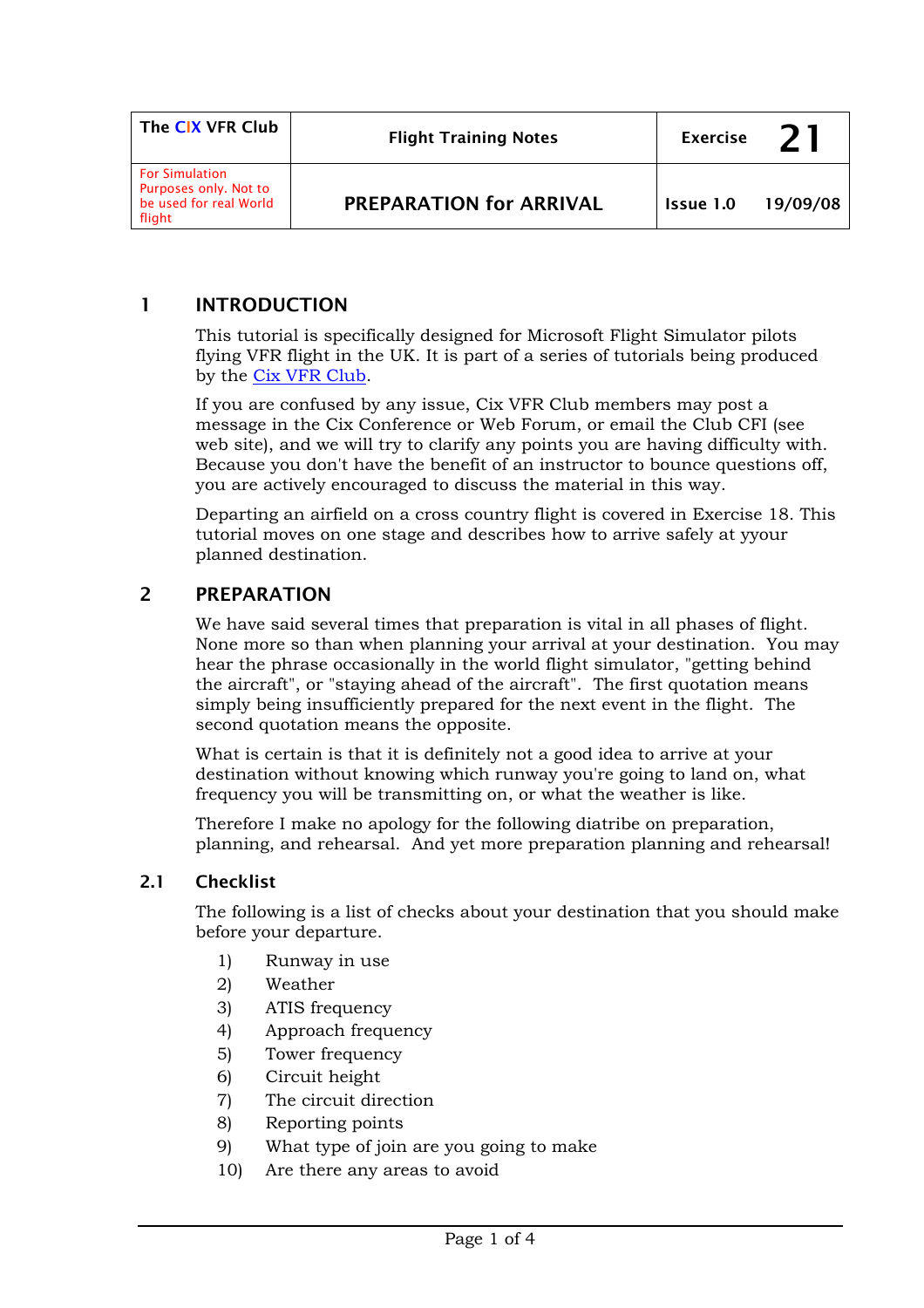| The CIX VFR Club                                                                   | <b>Flight Training Notes</b>   | <b>Exercise</b> |          |
|------------------------------------------------------------------------------------|--------------------------------|-----------------|----------|
| <b>For Simulation</b><br>Purposes only. Not to<br>be used for real World<br>flight | <b>PREPARATION for ARRIVAL</b> | Issue 1.0       | 19/09/08 |

- 11) Estimated time of arrival
- 12) Waypoint at which you will make your first radio call

## 2.2 Essential Information before Departure

In the real world, you would telephone your destination airfield for a briefing on the circuit information and weather, as a minimum, and possibly a briefing on special procedures such as noise abatement (avoiding certain population centres, wildlife sanctuaries etc.).

For on-line flying, assuming that your destination is manned on Vatsim, you get the destination airfield information from Servinfo. Select the ATC overview screen, and click on the union flag symbol to show only the British ATC-manned airfields. You will find the name of the controller and the position he is manning shown in the upper window. If you then click on the controller's name a pop-up window appears containing various pieces of information, including the airfield details, in a similar way to the Automated Terminal Information Service (ATIS) which is available in the real world by tuning the radio to a special frequency.

Some controllers will provide a voice ATIS on the same frequency that is used for ATIS in the real world. This frequency will be displayed in the upper part of the Servinfo screen.

As a minimum the Vatsim ATIS will provide the surface winds and the runway in use. From this information we can either decide on the approach you will make the field is a smaller one, without ATC, or you can mentally prepare for the possible approaches that will be given you by ATC.

#### 2.3 Choices, Choices

At airfields which do not have full Air Traffic Control, in other words those with Air/Ground stations and Aerodrome Flight Information Service, the type of join is the pilot's choice, subject to landing on the promulgated runway in use, although the radio operator may have a preferred procedure which he communicates as an instruction. However it is within the pilot's authority to refuse the recommended procedure and request a different one. For example, if on approach to Wolverhampton the Aerodrome Flight Information Service Officer (AFISO) passes a radio message "GBNOZ join overhead runway 34" the pilot can accept an overhead join or quite legally request a different type of join. "Wolverhampton information GBNOZ request left base ioin".

It is true that in most cases it is good airmanship to accept the AFISO's recommendation, because he will have other traffic fitting into the pattern, and if you are flying in other directions than this pattern, safety could be compromised.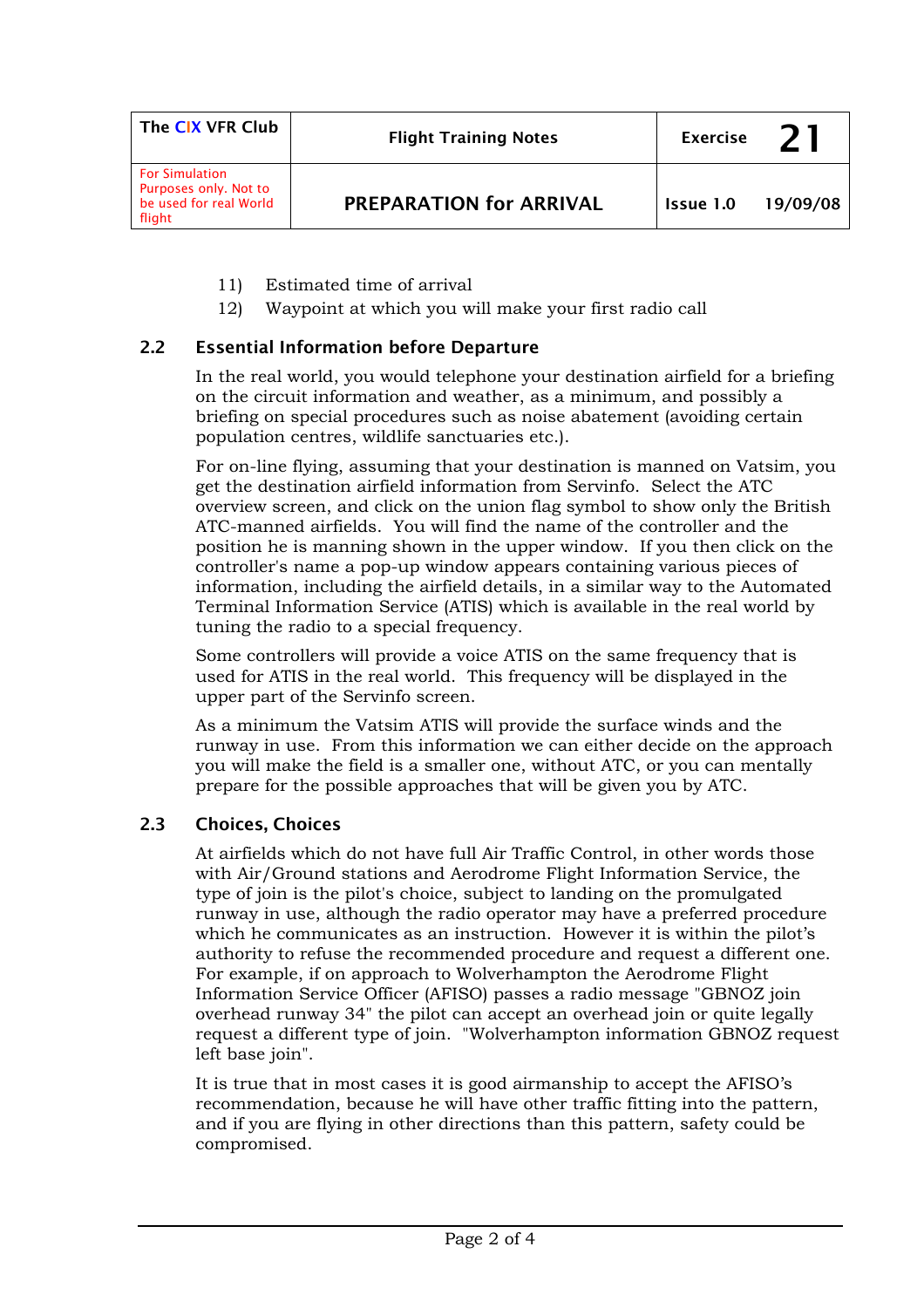| The CIX VFR Club                                                                   | <b>Flight Training Notes</b>   | <b>Exercise</b> | 21       |
|------------------------------------------------------------------------------------|--------------------------------|-----------------|----------|
| <b>For Simulation</b><br>Purposes only. Not to<br>be used for real World<br>flight | <b>PREPARATION for ARRIVAL</b> | Issue 1.0       | 19/09/08 |

At airfields which have full Air Traffic Control, there is rather less choice. The pilot is given instructions which he must obey, unless to do so would compromise the safety of the aircraft. Most airfields which have full air traffic control also have a significant level of traffic in the real world, though probably less so on Vatsim. For this reason it is rare to be given a joining procedure which prolongs your presence in the circuit, and the base leg join is probably the commonest joining procedure for such airfields. You will be pleased to know that the overhead join is rarely given at busy airfields.

The pilot is also quite within his rights to request an approach to a different runway than the published one. In this case however, he has to be prepared to orbit away from the field until the circuit is clear because your planned approach could well interfere seriously with the standard procedure being used on that day. It may even be that permission is refused at an Airport with full ATC, because of the amount of other traffic which would be otherwise disrupted.

## 2.4 Plan and Rehearse

You might have a good idea about which approach procedure to use before departure, particularly if you know that certain airfields prefer certain types of join for inbound traffic. But what is vital is that you know in advance exactly what you're going to do. We have used the phrase before "staying ahead of the aircraft". By planning it in advance what you're going to do, you will be staying ahead of the aircraft.

You should rehearse your approach in your mind, or fly it off line, well before you need to do it, and several times, but have a contingency plan as well in case air traffic control have different ideas. Good spatial awareness is very helpful in making successful circuit joins and if you can visualise your position in relationship to other traffic and the runway pattern and you are halfway there before we even see the airfield ahead.

## 2.5 Draw it in your Mind

The first requirement for any joining procedure is to create a mental picture of the circuit. It is important to know clearly in advance, the heading of all four of the circuit legs. In the UK circuits are left-hand whenever possible, because the pilot sits in the left-hand seat and left-hand circuits provide him with a better view of the airfield. However in many situations right-hand circuits are used for a number of reasons - obstacle avoidance, noise sensitive habitations, high terrain etc.

If the circuit is left-hand then all turns are left-hand, without exception, and the heading of each leg is 90° less than the previous one. If the circuit is right-hand, then all the turns are right and the heading of each leg is 90° more than the previous one.